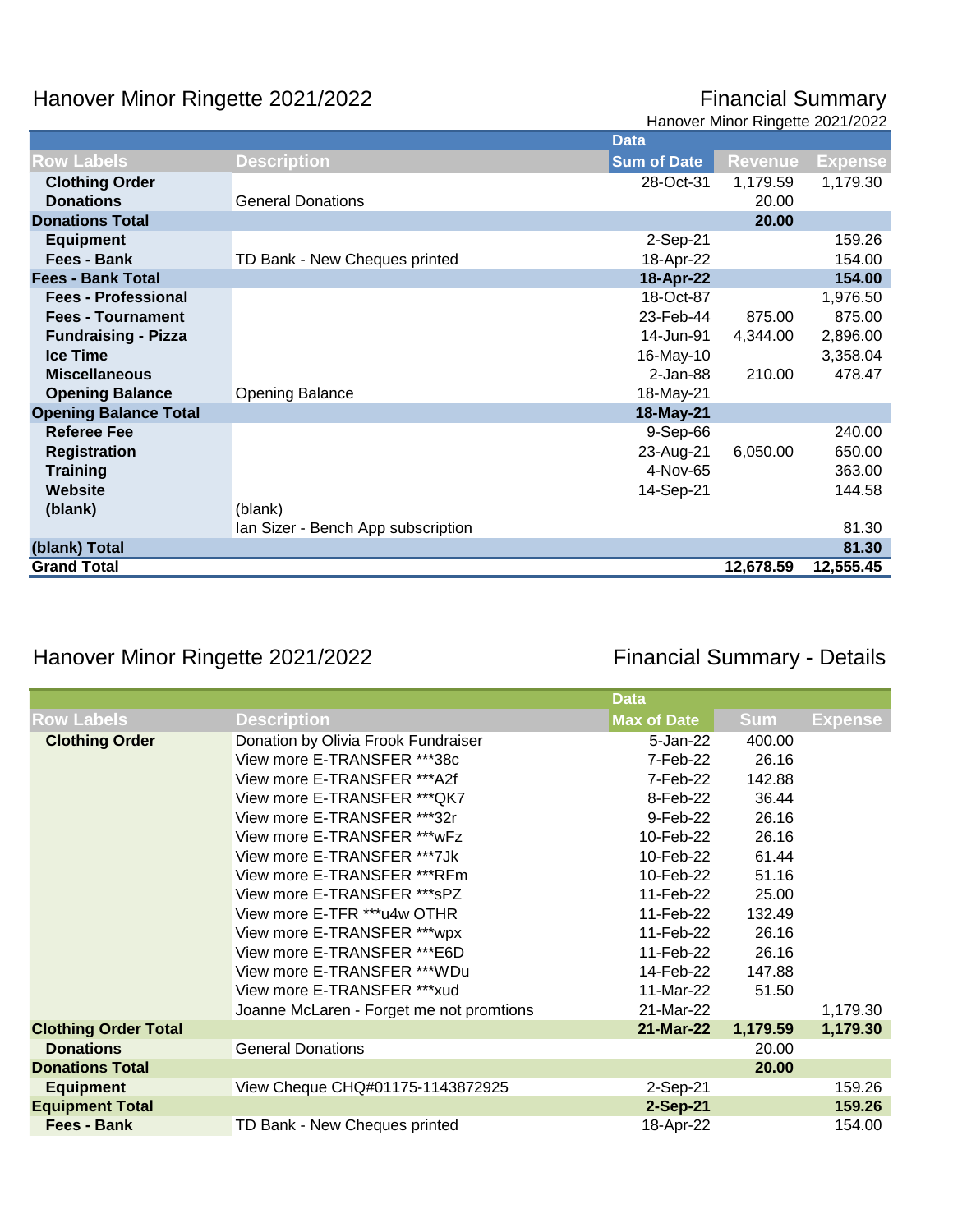| <b>Fees - Bank Total</b>         |                                                  | 18-Apr-22              |          | 154.00          |
|----------------------------------|--------------------------------------------------|------------------------|----------|-----------------|
| <b>Fees - Professional</b>       | Ringette Ontario Membership Fee                  | 15-Oct-21              |          | 150.00          |
|                                  | Wrra association fees                            | 13-Oct-21              |          | 60.00           |
|                                  | <b>Ringette Ontario Registration</b>             | 3-Dec-21               |          | 1,714.50        |
|                                  | Ringete Ontario - Registration Reconcilliation   | 15-Apr-22              |          | 52.00           |
| <b>Fees - Professional Total</b> |                                                  | 15-Apr-22              |          | 1,976.50        |
| <b>Fees - Tournament</b>         | (blank)                                          |                        | 112.50   |                 |
|                                  | <b>WRRA - Regional Fees</b>                      | 1-Mar-22               |          | 825.00          |
|                                  | Wrra - Regional Fundraising Fees                 | 1-Mar-22               |          | 50.00           |
|                                  | View more E-TRANSFER *** xAT                     | 10-Mar-22              | 87.50    |                 |
|                                  | View more E-TRANSFER ***3mU                      | 11-Mar-22              | 87.50    |                 |
|                                  | View more E-TRANSFER *** mVF                     | 11-Mar-22              | 87.50    |                 |
|                                  | View more E-TFR ***qxF OTHR                      | 11-Mar-22              | 62.50    |                 |
|                                  | View more E-TRANSFER *** QuU                     | 14-Mar-22              | 87.50    |                 |
|                                  | View more E-TRANSFER ***anZ                      | 14-Mar-22              | 87.50    |                 |
|                                  | View more E-TRANSFER ***Trx                      | 15-Mar-22              | 87.50    |                 |
|                                  | View more E-TRANSFER ***WEs                      | 15-Mar-22              | 87.50    |                 |
|                                  | View more E-TRANSFER ***3kB                      | 18-Mar-22              | 87.50    |                 |
| <b>Fees - Tournament Total</b>   |                                                  | 18-Mar-22              | 875.00   | 875.00          |
| <b>Fundraising - Pizza</b>       |                                                  | 6-Dec-21               | 4,344.00 | 2,896.00        |
| <b>Ice Time</b>                  | Town of Hanover - November Ice                   | 3-Dec-21               |          | 623.03          |
|                                  | Town of Hanover - Sept/Oct Ice                   | 9-Nov-21               |          | 1,084.72        |
|                                  | Town of Hanover - December Ice                   | 10-Feb-22              |          | 437.66          |
|                                  | Town of Hanover - February Ice                   | 8-Mar-22               |          | 606.32          |
|                                  | Town of Hanover - March Ice                      | 12-Apr-22              |          | 606.31          |
| <b>Ice Time Total</b>            |                                                  | 12-Apr-22              |          | 3,358.04        |
| <b>Miscellaneous</b>             | Ian Sizer - Zoom yearly subscription             | 11-Aug-21              |          | 169.50          |
|                                  | Glen Hayhurst - Powerskating 2 x \$50            | 15-Nov-21              |          | 100.00          |
|                                  | Ian Sizer - Pizza Party Reimbursement            | 7-Apr-22               |          | 208.97          |
|                                  | <b>Pizza Party Donations</b>                     | 29-Mar-22              | 210.00   |                 |
| <b>Miscellaneous Total</b>       |                                                  | 7-Apr-22               | 210.00   | 478.47          |
| <b>Opening Balance</b>           |                                                  | 18-May-21              |          |                 |
| <b>Referee Fee</b>               | Paisley bell - Referee Fee                       | 18-Mar-22              |          | 90.00           |
|                                  | Mercedes Rogers - Referee Fee                    | 25-Mar-22              |          | 90.00           |
| <b>Referee Fee Total</b>         | Grace Weber - Referee Fee                        | 29-Mar-22<br>29-Mar-22 |          | 60.00<br>240.00 |
| <b>Registration</b>              | View more E-TRANSFER ***6zC                      | 11-Aug-21              | 350.00   |                 |
|                                  | View more E-TRANSFER ***Bem                      | 12-Aug-21              | 350.00   |                 |
|                                  | View more E-TRANSFER ***NRD                      | 12-Aug-21              | 350.00   |                 |
|                                  | View more E-TRANSFER *** zTX                     | 12-Aug-21              | 100.00   |                 |
|                                  | View more E-TRANSFER *** EKs                     | 25-Aug-21              | 350.00   |                 |
|                                  | View more E-TFR ***u7y OTHR                      | 30-Aug-21              | 350.00   |                 |
|                                  | View more E-TRANSFER ***au5                      | 30-Aug-21              | 350.00   |                 |
|                                  | View more E-TRANSFER ***aww                      | 2-Sep-21               | 350.00   |                 |
|                                  | View more E-TRANSFER ***3j2                      | 3-Sep-21               | 350.00   |                 |
|                                  | View more E-TRANSFER *** hK3                     | 3-Sep-21               | 350.00   |                 |
|                                  | View more E-TRANSFER *** JKE                     | 28-Oct-21              | 50.00    |                 |
|                                  | View more E-TRANSFER *** Qsd                     | 27-Oct-21              | 200.00   |                 |
|                                  | Mike Boyko - registration overpayment refund     | 21-Oct-21              |          | 200.00          |
|                                  | Nancy Veerman - registration overypayment refund | 21-Oct-21              |          | 300.00          |
|                                  | Sara Cook - registration overpayment refund      | 21-Oct-21              |          | 150.00          |
|                                  | View more E-TRANSFER *** GdE                     | 21-Oct-21              | 100.00   |                 |
|                                  | View more E-TRANSFER ***qxk                      | 21-Oct-21              | 200.00   |                 |
|                                  | View more E-TFR ***Ptx OTHR                      | 20-Oct-21              | 400.00   |                 |
|                                  | View more E-TRANSFER ***f6u                      | 19-Oct-21              | 350.00   |                 |
|                                  |                                                  |                        |          |                 |